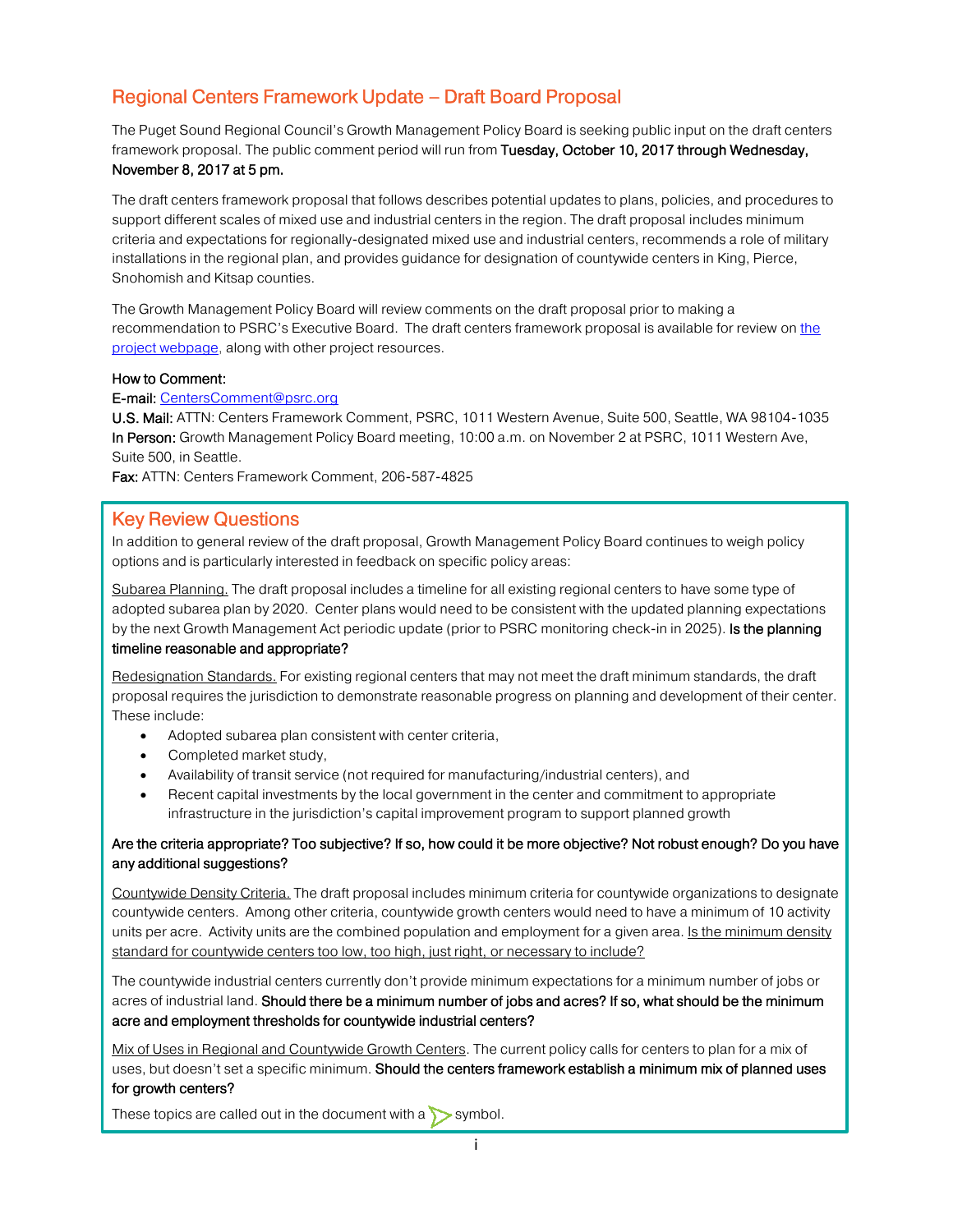# **Contents**

<span id="page-1-0"></span>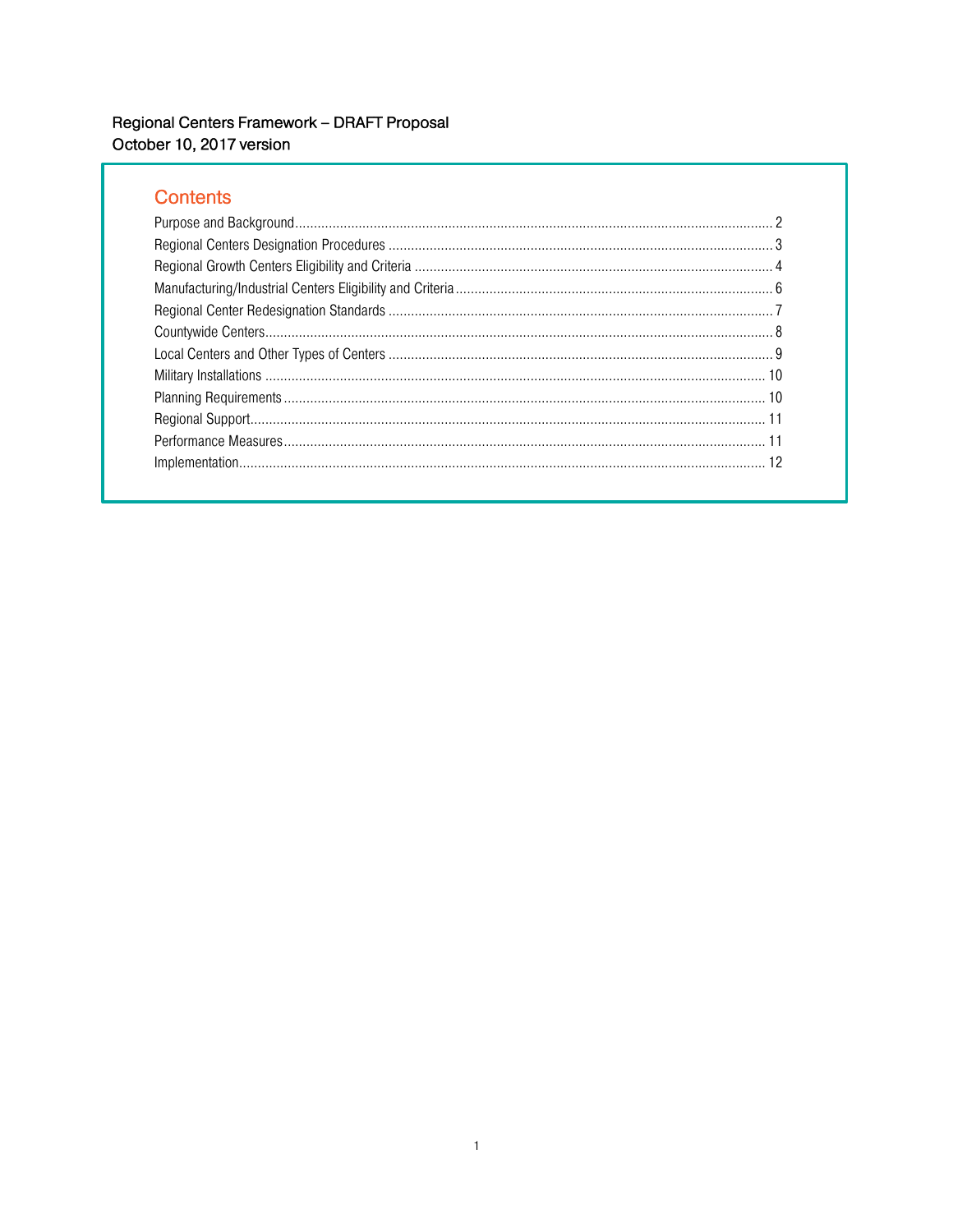# Purpose and Background

#### Purpose

Centers are the hallmark of VISION 2040 and the Regional Growth Strategy. They guide regional growth allocations, advance local planning, inform transit service planning, and represent priority areas for PSRC's federal transportation funding.

In 2015, the Growth Management Policy Board adopted a scope of work to review the existing centers framework. The regional centers have been integral to regional planning for over 20 years, and this update represented an opportunity to reassess the system in place today and opportunities to recognize other places that are serving important roles in the region. The Regional Centers Framework outlines a revised structure and criteria for regional and countywide centers and direction to update policies and procedures to update to the regional centers framework.

This update will:

- Clearly define the types of central places—both larger and smaller—within the region that are the focus of growth, planning, and investment.
- Establish criteria and planning expectations that ensure centers are developing as thriving and connected communities with sufficient market potential to accommodate new jobs and residents.
- Provide for consistent designation of centers at the regional and countywide levels across the region.
- Address requirements for new centers and redesignation of existing regional centers.

As important focal points for investment and development, regional centers represent a crucial opportunity to support equitable access to affordable housing, services, health, quality transit service, and employment, as well as to build on the community assets currently present within centers.

In the project scope of work, the Growth Management Policy Board adopted the following guiding principles for the project:

- o Support the Growth Management Act and VISION 2040.
- o Focus growth consistent with the Regional Growth Strategy.
- o Recognize and support different types and roles of regional and subregional centers.
- o Provide common procedures across the region.
- o Guide strategic use of limited regional investments.
- o Inform future planning updates at regional, countywide, and local levels.

PSRC convened a joint board session in 2016 that identified several project objectives:

Growth: Centers attract robust population and employment growth—a significant and growing share of the region's overall growth.

Mobility: Centers provide diverse mobility choices so that people who live and work in centers have alternatives to driving alone.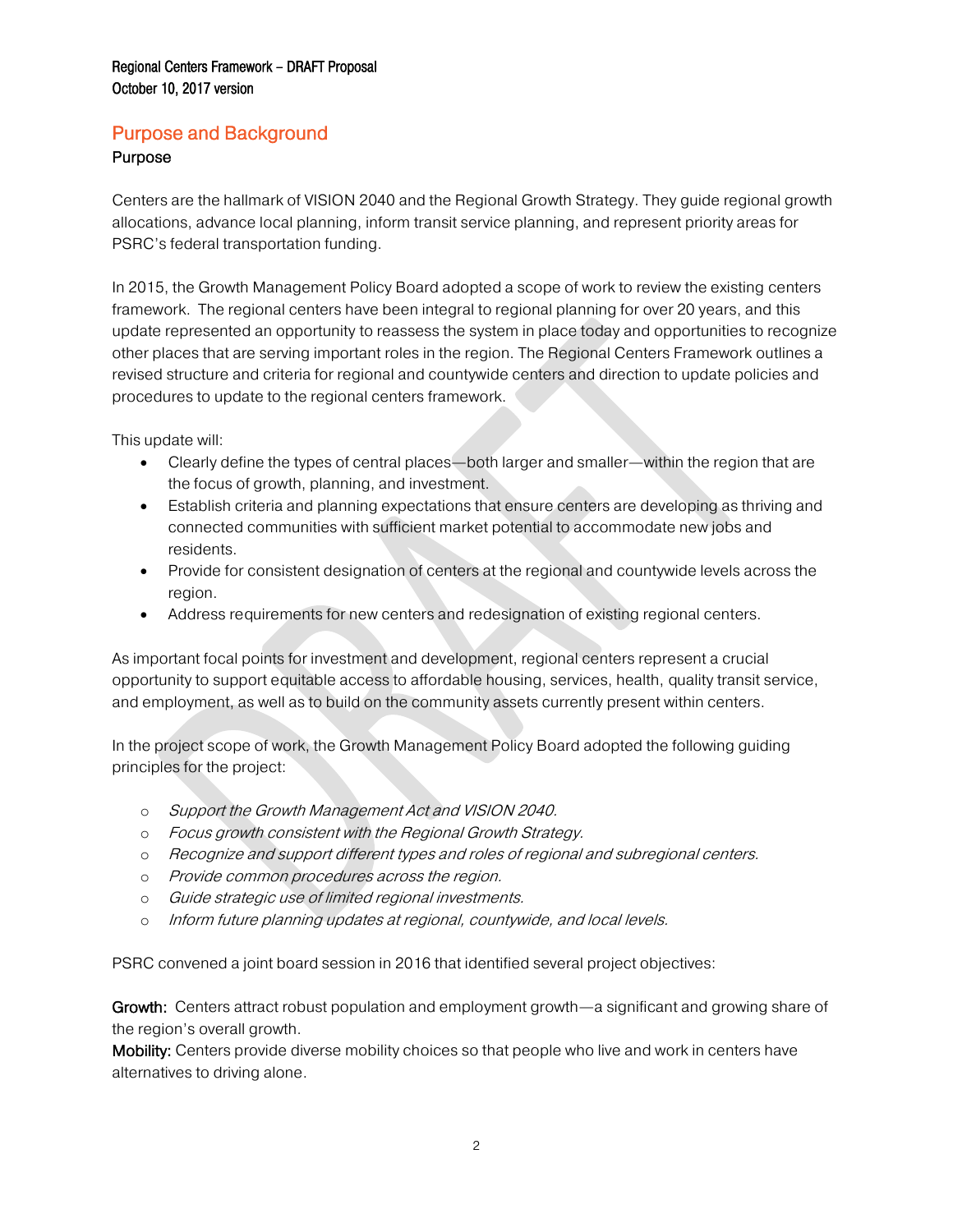**Environment:** Centers improve environmental sustainability by diverting growth away from rural and resource lands, habitat, and other critical areas, and towards urban areas with existing infrastructure. Social Equity and Opportunity: Centers offer high access to opportunity, including affordable housing choices and access to jobs, to a diverse population.

Economic Development: Centers help the region maintain a competitive economic edge by offering employers locations that are well connected to a regional transportation network, and are attractive and accessible to workers.

Public Health: Centers create safe, clean, livable, complete and healthy communities that promote physical, mental, and social well-being.

The Regional Centers Framework Update project included significant outreach and committee and board discussions. The process was informed by staff-level Technical Advisory Group and Stakeholder Working Group, joint board sessions, county-level workshops, and ongoing outreach to local governments. A staff-level Stakeholder Working Group met from June 2016 through January 2017 and identified recommendations and alternatives for PSRC's boards to consider. Their final report informed deliberation by the Growth Management Policy Board in 2017.

# Regional Centers Designation Procedures

<span id="page-3-0"></span>l,

The Designation Procedures for New Centers contains detailed requirements for designation and review of regional growth centers and manufacturing/industrial centers. The procedures are adopted by the Executive Board.

PSRC will update the Designation Process for New Centers to incorporate the following procedural changes:

- o When designating new regional centers, the PSRC boards will also consider:
	- o Distribution of centers throughout the region and whether new center locations would be advantageous for overall regional growth objectives. Centers should be distributed in rational places, consistent with the regional vision, and in areas that do not place additional development pressure on rural and resource lands.
	- o The overall number of centers in the region.

- o Application and review of new regional centers will be limited to major regional growth plan updates (VISION 2040 and its successor plans) and every five years, following the results of performance monitoring.
- <span id="page-3-1"></span>o Employment and/or activity thresholds for new regional centers will be reviewed and potentially updated when the regional growth plan is updated to account for overall growth in centers over time. Center designations should remain relatively stable over the long term, but will allow centers to change into new types when they have achieved higher levels of activity and other criteria.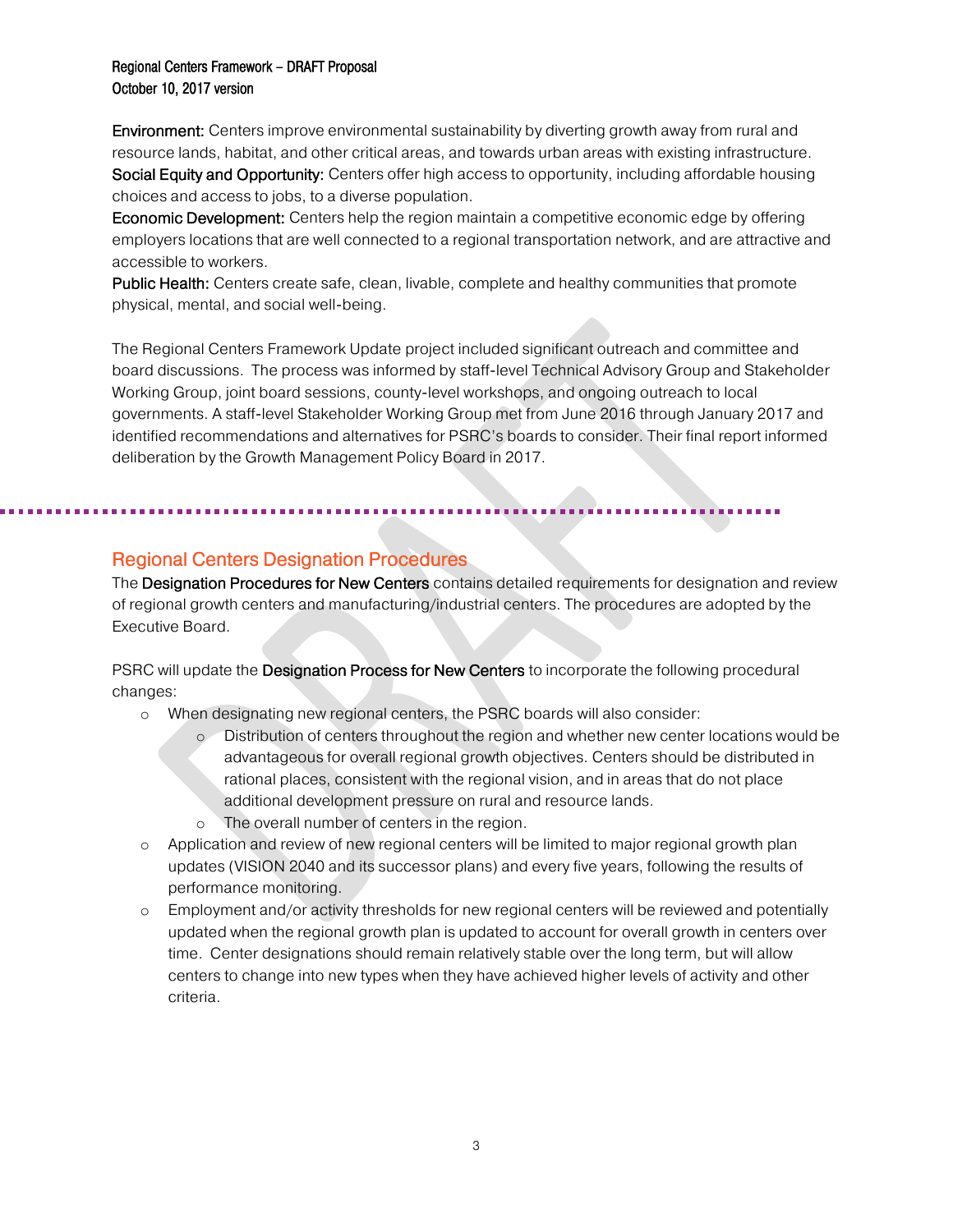j

# Regional Growth Centers Eligibility and Criteria

Regional growth centers are locations of more compact, pedestrian-oriented development with a mix of housing, jobs, retail, services, and other destinations. The region's plans identify centers as areas that should receive a significant share of the region's population and employment growth compared with other parts of the urban area, while providing improved access and mobility—especially for walking, biking, and transit.

#### Eligibility Criteria for Regional Growth Centers

The minimum eligibility requirements for new centers ensure consistency in centers designation and ensure that new regional growth centers meet the intent of VISION 2040 while allowing for flexibility. The Designation Procedures for New Centers will be updated to identify additional supporting documentation:

- $\circ$  Local commitment. Evidence center is a local priority and sponsor city/county has sustained commitment over time to local investments in creating a walkable, livable center.
- $\circ$  Planning. Completion of a center plan (subarea plan, plan element or functional equivalent that provides detailed planning or analysis) that meets regional guidance in advance of designation. Environmental review that demonstrates center area is appropriate for dense development.
	- Assessment of housing need, including displacement risk, as well as documentation of tools, programs, or commitment to provide housing choices affordable to a full range of incomes and strategies to further fair housing
- $\circ$  Jurisdiction and Location. Regional growth centers should be located within a city, with few exceptions. LINK light rail stations in unincorporated urban areas (including those funded through the Sound Transit 3 ballot measure) may be eligible for center designation at any scale, provided they are affiliated for annexation or planned for incorporation. Other unincorporated urban areas may be eligible for countywide center status, provided they are affiliated for annexation or planned for incorporation.
- $\circ$  Existing Conditions. Existing infrastructure and utilities sufficient to support new center growth, a mix of both existing housing and employment, justification of size and shape (recommend centers to be nodal with a generally round or square shape), and pedestrian infrastructure, amenities, and a street pattern that supports walkability

### Designation Criteria for Regional Growth Centers

The Regional Centers Framework Update defines two distinct types of regional growth centers with tailored minimum criteria as described in this section. The criteria are expanded to include discussion of appropriate size, minimum transit service, market potential, and regional role. The center types will be used to inform future growth planning.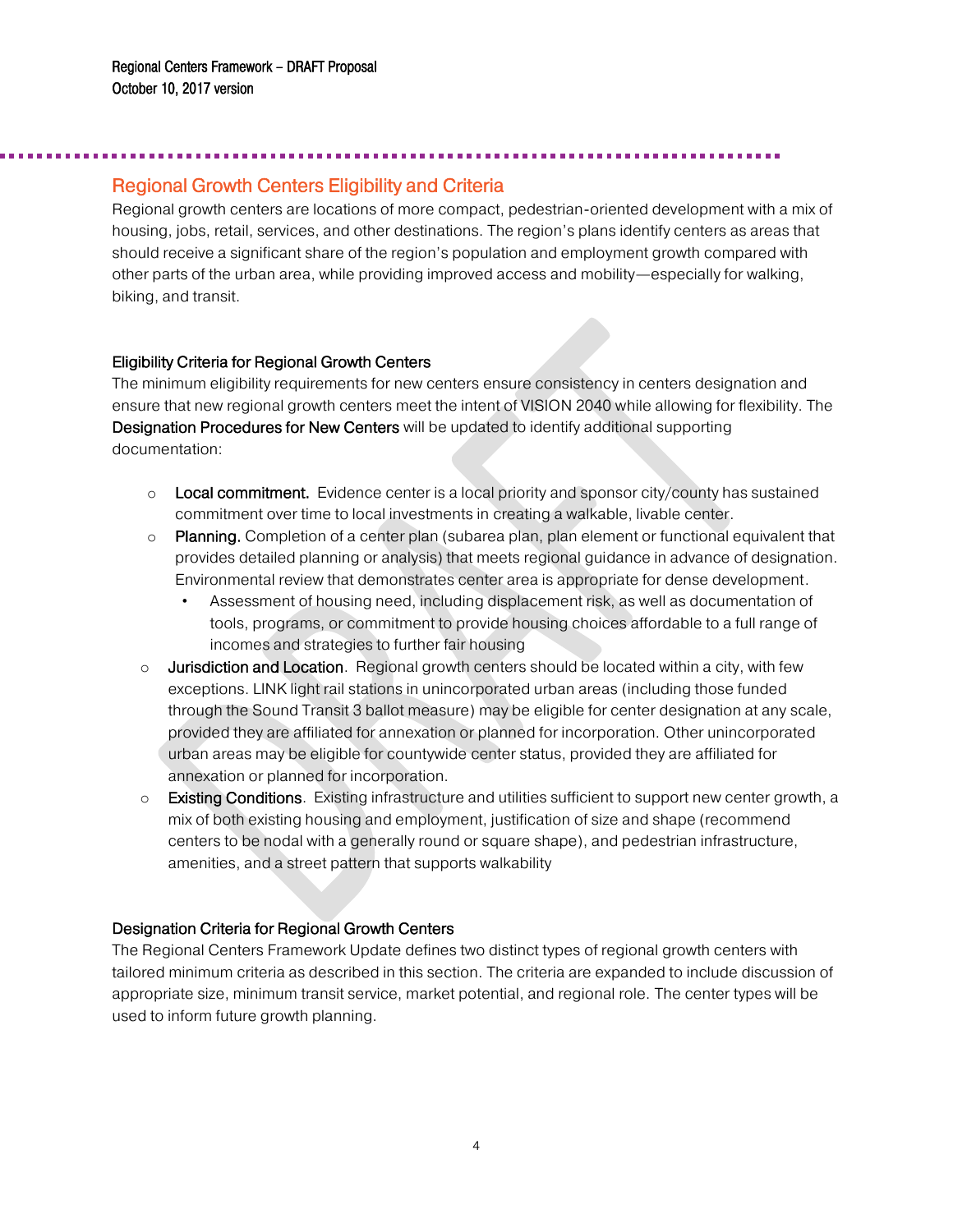$\triangleright$ 

| <b>Regional Growth Centers</b>                                                                                                                                                                                                                                                                                                                                                                                                                                                                                                                                                                                                                                                                                                                                                                                                                                                                                                                                                                                                                                                                                                                           |                                                                                                                                                                                                                                                                                                                                                                                                                                                                                                                                                                                                                                                                                                                                                                                                                                                                                                                                                                                                                                                                                                                                                                                                                                                                                                                                                                       |  |
|----------------------------------------------------------------------------------------------------------------------------------------------------------------------------------------------------------------------------------------------------------------------------------------------------------------------------------------------------------------------------------------------------------------------------------------------------------------------------------------------------------------------------------------------------------------------------------------------------------------------------------------------------------------------------------------------------------------------------------------------------------------------------------------------------------------------------------------------------------------------------------------------------------------------------------------------------------------------------------------------------------------------------------------------------------------------------------------------------------------------------------------------------------|-----------------------------------------------------------------------------------------------------------------------------------------------------------------------------------------------------------------------------------------------------------------------------------------------------------------------------------------------------------------------------------------------------------------------------------------------------------------------------------------------------------------------------------------------------------------------------------------------------------------------------------------------------------------------------------------------------------------------------------------------------------------------------------------------------------------------------------------------------------------------------------------------------------------------------------------------------------------------------------------------------------------------------------------------------------------------------------------------------------------------------------------------------------------------------------------------------------------------------------------------------------------------------------------------------------------------------------------------------------------------|--|
| <b>Urban Growth Center</b><br>These centers have an important regional role, with<br>dense existing jobs and housing, high-quality transit<br>service, and planning for significant growth. These<br>centers may represent areas where major<br>investments - such as high-capacity transit - offer<br>new opportunities for growth.                                                                                                                                                                                                                                                                                                                                                                                                                                                                                                                                                                                                                                                                                                                                                                                                                     | <b>Metro Growth Center</b><br>These centers have a primary regional role $-$ they<br>have dense existing jobs and housing, high-quality<br>transit service, and are planning for significant<br>growth. They will continue to serve as major transit<br>hubs for the region. These centers also provide<br>regional services, and serve as major civic and<br>cultural centers.                                                                                                                                                                                                                                                                                                                                                                                                                                                                                                                                                                                                                                                                                                                                                                                                                                                                                                                                                                                       |  |
| Urban Growth Center Criteria<br>Center must meet each the following criteria:<br>Existing density. 18 activity units per acre<br>$\circ$<br>minimum<br>Planned target density. 45 activity units per<br>$\circ$<br>acre minimum<br>Size. 200 acres minimum - 640 acres<br>$\circ$<br>maximum (may be larger if served by an<br>internal, high capacity transit system)<br>Transit. Existing or planned <sup>1</sup> fixed route bus,<br>$\circ$<br>regional bus, Bus Rapid Transit, or other<br>frequent and all-day bus service. May<br>substitute high-capacity transit mode for fixed<br>route bus. Service quality is defined as either<br>frequent $(< 15$ -minute headways) and all-day<br>(operates at least 16 hours per day on<br>weekdays) -or- high capacity<br>Market potential. Evidence of future market<br>$\circ$<br>potential to support planning target<br>Role. Evidence of regional role<br>$\circ$<br>Clear regional role for center (serves<br>as important destination for the<br>county)<br>Jurisdiction is planning to<br>accommodate significant residential<br>and employment growth under<br><b>Regional Growth Strategy</b> | Metro Growth Center Criteria<br>Center must meet each the following criteria:<br><b>Existing density</b> . 30 activity units per acre<br>$\circ$<br>minimum<br>Planned target density. 85 activity units per<br>$\circ$<br>acre minimum<br>Size. 320 acres minimum - 640 acres<br>$\circ$<br>maximum (may be larger if served by an<br>internal, high capacity transit system)<br>Transit. Existing or planned light rail,<br>$\circ$<br>commuter rail, ferry, or other high capacity<br>transit with similar service quality as light rail.<br>Service quality is defined as either frequent (<<br>15-minute headways) and all-day (operates<br>at least 18 hours per day on weekdays) -or-<br>high capacity (e.g., ferry, commuter rail,<br>regional bus, Bus Rapid Transit). Evidence<br>the area serves as major transit hub and has<br>high quality/high capacity existing or planned<br>service.<br>Market potential. Evidence of future market<br>$\circ$<br>potential to support planning target<br>Role. Evidence of regional role:<br>$\circ$<br>Clear regional role for center (for<br>example, city center of metropolitan<br>cities, other large and fast growing<br>centers; important regional destination)<br>Jurisdiction is planning to accommodate<br>$\bullet$<br>significant residential and employment<br>growth under Regional Growth Strategy |  |

<span id="page-5-0"></span> 1 "Planned" transit means funded projects or projects identified in the constrained portion of Transportation 2040. The Transportation 2040 constrained project list incorporates projects in transit agency long-range plans where funding is reasonably expected during the 2040 planning horizon.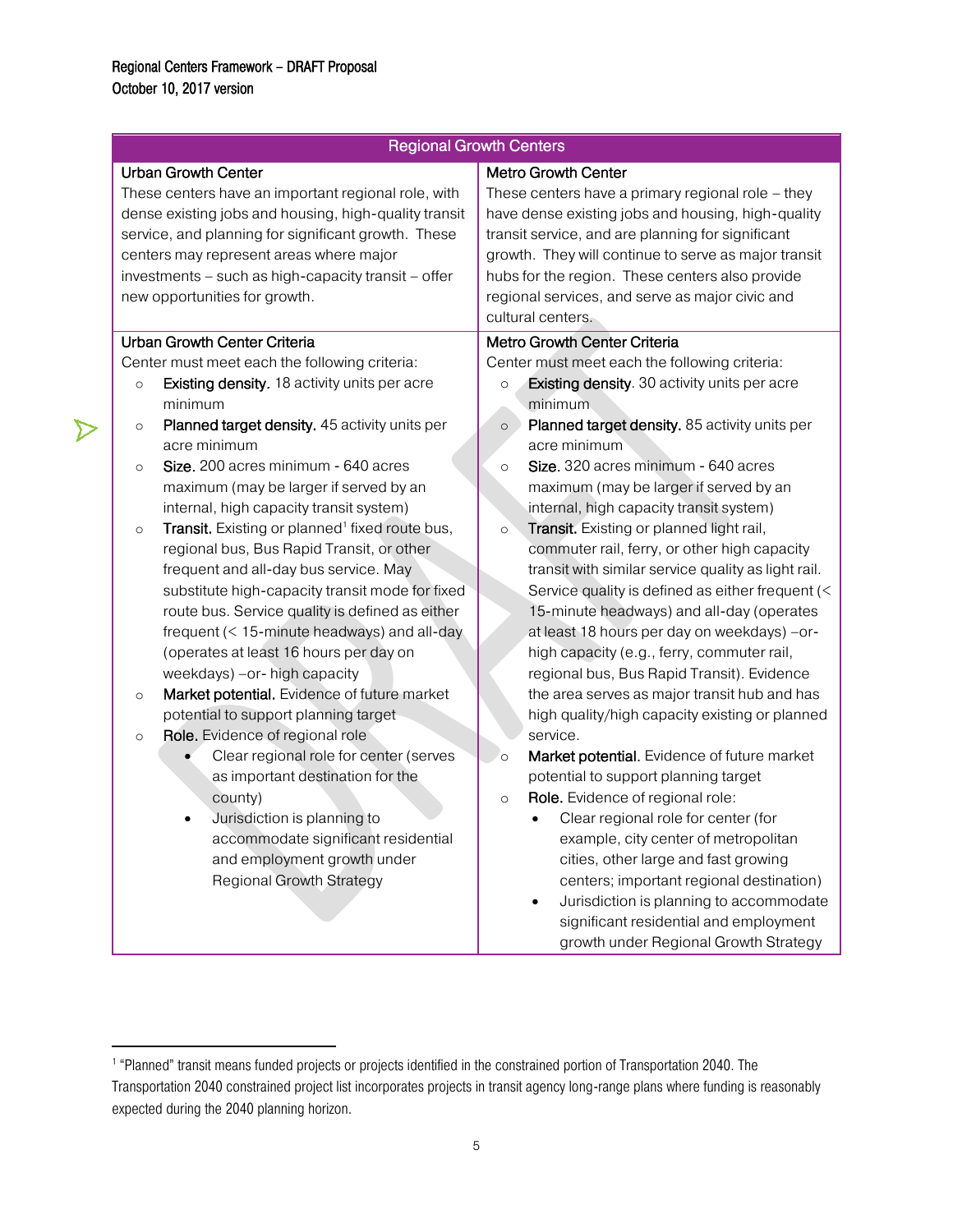Ī

# Manufacturing/Industrial Centers Eligibility and Criteria

Manufacturing/industrial centers preserve lands for family-wage jobs in basic industries and trade and provide areas where that employment may grow in the future. VISION 2040 calls for the recognition and preservation of existing centers of intensive manufacturing and industrial activity and the provision of infrastructure and services necessary to support these areas. These centers are important employment locations that serve both current and long-term regional economic objectives.

#### Eligibility Criteria for Regional Manufacturing/Industrial Centers

Minimum eligibility requirements ensure consistency in centers designation and ensure that new regional growth centers meet the intent of VISION 2040 while allowing for flexibility. The Designation Procedures for New Centers should be updated to identify additional supporting documentation:

Local commitment. Evidence center is a local priority had city/county has sustained commitment over time to local investments in infrastructure and transportation. Demonstrated commitment to protecting and preserving industrial uses, incentives to encourage industrial uses in the center, and established partnerships with relevant parties to ensure success of manufacturing/industrial center Planning. Completion of a center plan (subarea plan, plan element or functional equivalent) that meets regional guidance in advance of designation. Environmental review that the area is appropriate for development

Location. Manufacturing/industrial centers should be located within a city with few exceptions. Existing Conditions. Adequate infrastructure and utilities to support growth, access to relevant transportation infrastructure, documentation of economic impact, and justification of size and shape of manufacturing/industrial center

### Designation Criteria for Regional Manufacturing/Industrial Centers

The Regional Centers Framework Update identifies two distinct pathways to designate manufacturing/industrial centers. Minimum eligibility for regional designation is described in this section. The criteria are expanded to include discussion of appropriate employment type, core industrial zoning, industrial preservation strategies, and regional role. The center pathways may be used to inform future growth planning.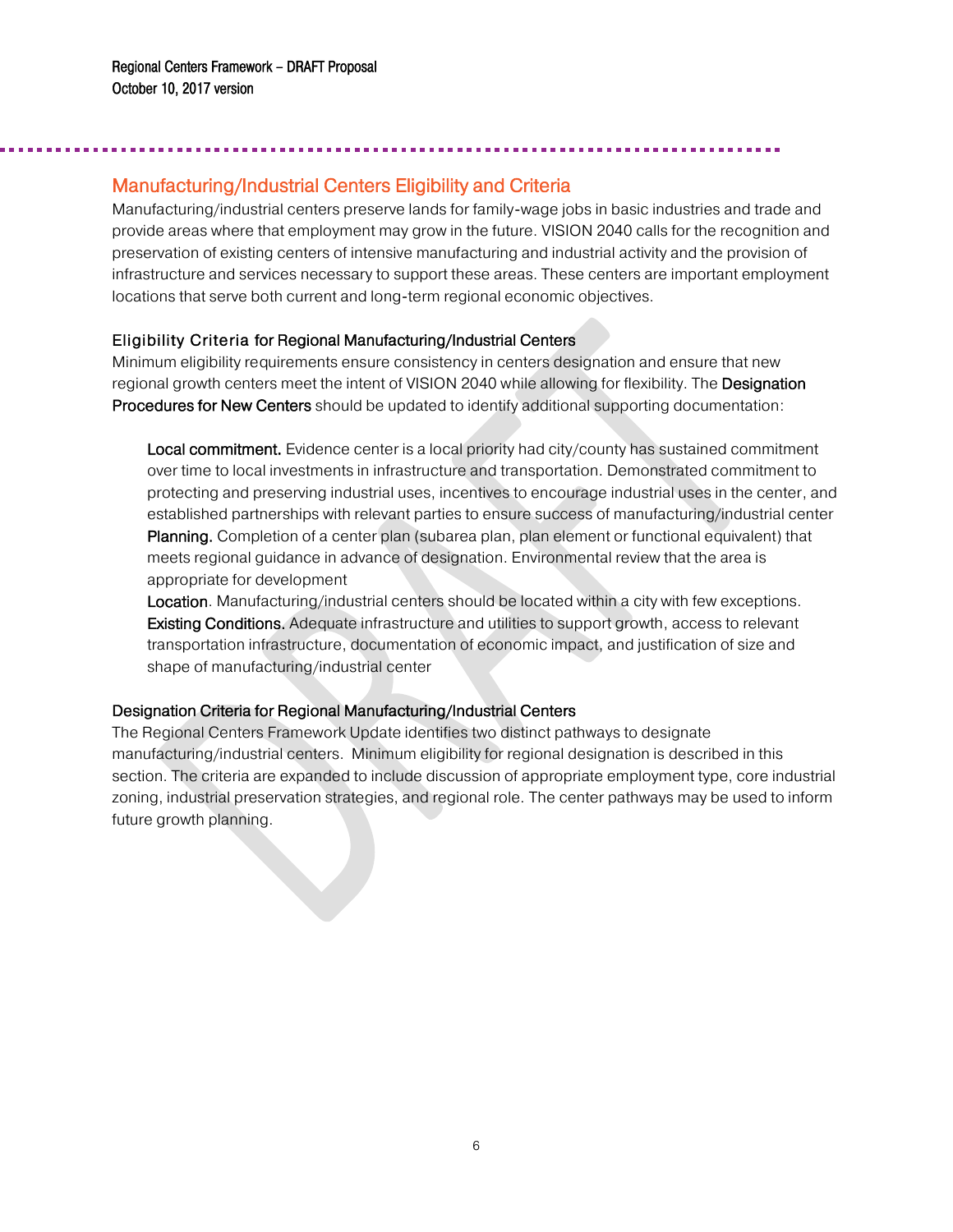| Manufacturing/Industrial Centers                                                                                                                                                                                                                                                                                                                                                                                                                                                                                           |                                                                                                                                                                                                                                                                                                                                                                                                                                                                                                             |
|----------------------------------------------------------------------------------------------------------------------------------------------------------------------------------------------------------------------------------------------------------------------------------------------------------------------------------------------------------------------------------------------------------------------------------------------------------------------------------------------------------------------------|-------------------------------------------------------------------------------------------------------------------------------------------------------------------------------------------------------------------------------------------------------------------------------------------------------------------------------------------------------------------------------------------------------------------------------------------------------------------------------------------------------------|
| These centers are highly active industrial areas with<br>significant existing jobs, core industrial activity,<br>evidence of long-term demand, and regional role.<br>They have a legacy of industrial employment and<br>represent important long-term industrial areas,<br>such as deep-water ports and major<br>manufacturing. The intent of this designation is to,<br>at a minimum, preserve existing industrial jobs and<br>land use and to continue to grow industrial<br>employment in these centers where possible. | These regional clusters of industrial lands have<br>significant value to the region and potential for<br>future job growth. These large areas of<br>industrial land serve the region with<br>international employers, industrial<br>infrastructure, concentrations of industrial jobs,<br>and evidence of long-term potential. The intent<br>of this designation is to continue growth of<br>industrial employment and preserve the<br>region's industrial land base for long-term<br>growth and retention. |
| Center must meet each the following criteria:<br>Existing jobs: 10,000 minimum<br>Planned jobs: 20,000 minimum<br>$\bullet$<br>Minimum 50% industrial employment<br>Access to transit or defined transportation<br>demand management strategies in place<br>Presence of irreplaceable industrial<br>infrastructure <sup>2</sup><br>At least 75% of land area zoned for core<br>industrial uses <sup>3</sup><br>Industrial retention strategies in place<br>Regional role                                                   | Center must meet each the following criteria:<br>Minimum size of 2,000 acres<br>Existing jobs: 4,000 minimum<br>$\bullet$<br>Planned jobs: 10,000 minimum<br>Access to transit or defined<br>transportation demand management<br>strategies in place<br>At least 75% of land area zoned for<br>core industrial uses<br>Industrial retention strategies in place<br>٠<br>Regional role                                                                                                                       |

# <span id="page-7-0"></span>Regional Center Redesignation Standards

 $\overline{\phantom{a}}$ 

To establish a regionally-consistent system, all regional centers will be reviewed based on the revised criteria.

- o The first evaluation of existing centers will occur in 2018-2020 as part of the VISION 2040 update. PSRC staff will work with cities and counties to identify the applicable center types and whether all the criteria are already met or could be met.
- o A first monitoring review period, scheduled for 2025, will follow the next major comprehensive plan periodic update. At that time, jurisdictions that do not meet adopted minimum activity requirements must demonstrate progress planning for and investing in the center, including:

<sup>&</sup>lt;sup>2</sup> Industrial-related infrastructure that would be irreplaceable elsewhere, such as working maritime port facilities, air and rail freight facilities.

<sup>3</sup> Zoning designations dominated by traditional industrial land uses such as manufacturing, transportation, warehousing and freight terminals. Core industrial does not include zoning that permits both industrial and commercial uses together.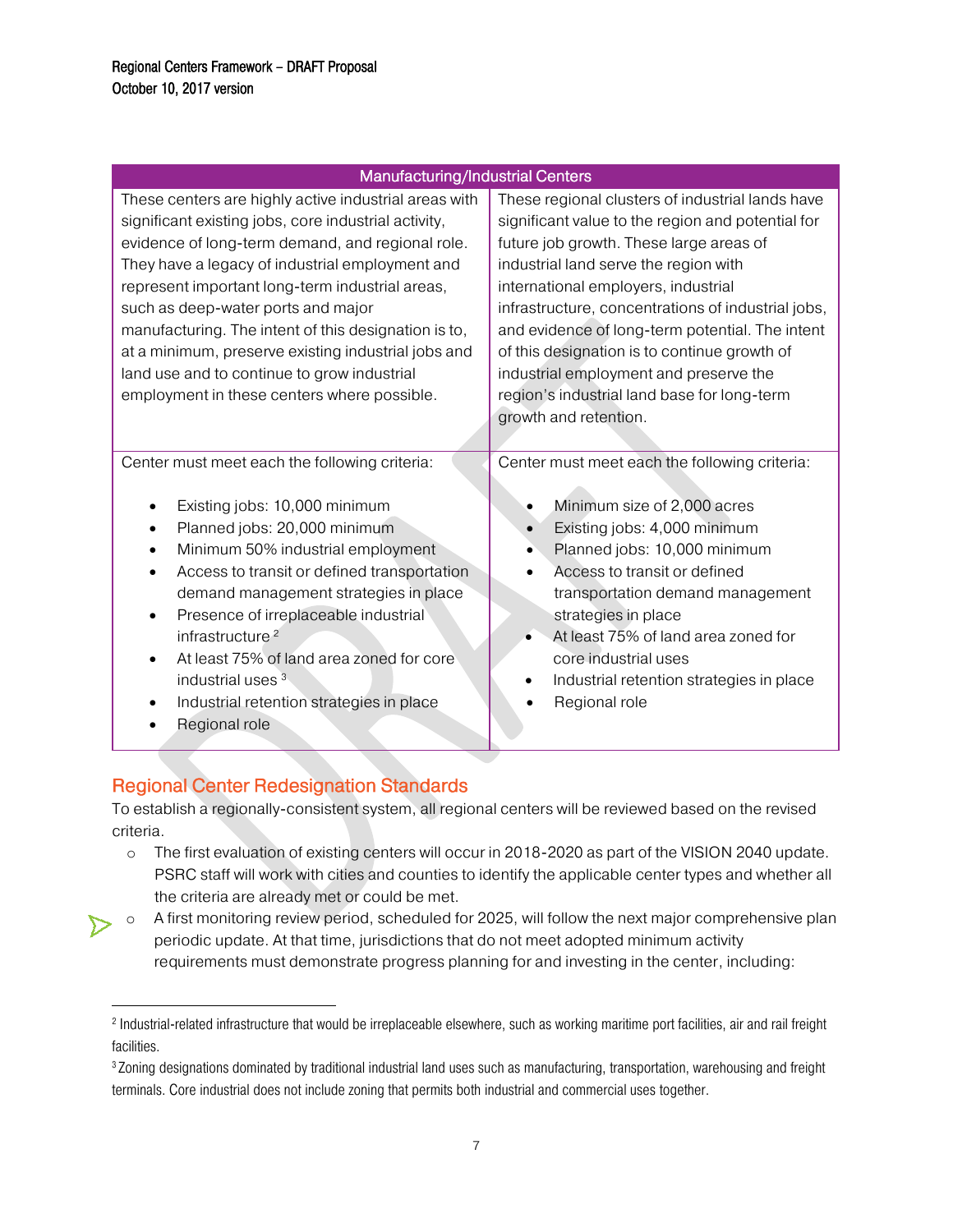- Adopted subarea plan,
- Completed market study,

- Availability of transit service (not required for manufacturing/industrial centers), and
- Recent capital investments by the local government in the center and commitment to appropriate infrastructure in the jurisdiction's capital improvement program to support planned growth
- $\circ$  The board will maintain flexibility in evaluating existing centers to consider when centers are very close to the existing conditions criteria, to account from economic recessions, progress and growth, local investments or the lack of investments, and regional importance of a particular area.
- o Criteria related to physical improvements should be included in center plans, but may need to be addressed over the long-term, such as developing a complete walkable street network.
- o Cities and counties will have some form of center plan (subarea plan or similar) already in place by the time of the VISION 2040 update (2020), recognizing that the adopted plan may not be fully consistent with the new criteria. At the latest, cities and counties would be required to meet the updated planning requirements for regional centers by the next major comprehensive plan periodic update in 2023/2024.

# <span id="page-8-0"></span>Countywide Centers

j

The countywide planning policies include criteria and processes for countywide centers, though the approach currently varies significantly by county. Through the Centers Framework Update, designation of countywide is delegated to a countywide process using consistent regional standards.

The checklist below represents basic standards expected for countywide centers in each county. Depending on county circumstance and priorities, countywide planning policies may include other numeric criteria (such as planning requirements or mix of uses) or additional standards within this overall framework. Countywide center designations will be reviewed by an established timeframe and process set by the countywide planning body.

| <b>Countywide Centers</b>                                                                                                                                                                                                                                                                                               |                                                                                                                                                                                                                                                                                                                          |  |
|-------------------------------------------------------------------------------------------------------------------------------------------------------------------------------------------------------------------------------------------------------------------------------------------------------------------------|--------------------------------------------------------------------------------------------------------------------------------------------------------------------------------------------------------------------------------------------------------------------------------------------------------------------------|--|
| <b>Countywide Growth Center</b>                                                                                                                                                                                                                                                                                         | Countywide Industrial Center                                                                                                                                                                                                                                                                                             |  |
| Center must meet each the following criteria:                                                                                                                                                                                                                                                                           | Center must meet each the following criteria:                                                                                                                                                                                                                                                                            |  |
| Demonstration that the center is a local planning<br>and investment priority:<br>Identified as a countywide center in a local<br>$\circ$<br>comprehensive plan; subarea plan<br>recommended<br>Clear evidence that area is a local priority for<br>$\circ$<br>investment, such as planning efforts or<br>infrastructure | Demonstration that the center is a local planning<br>and investment priority:<br>Identified as a countywide center in a local<br>$\circ$<br>comprehensive plan; subarea plan<br>recommended<br>Clear evidence that area is a local priority<br>$\circ$<br>for investment, such as planning efforts, or<br>infrastructure |  |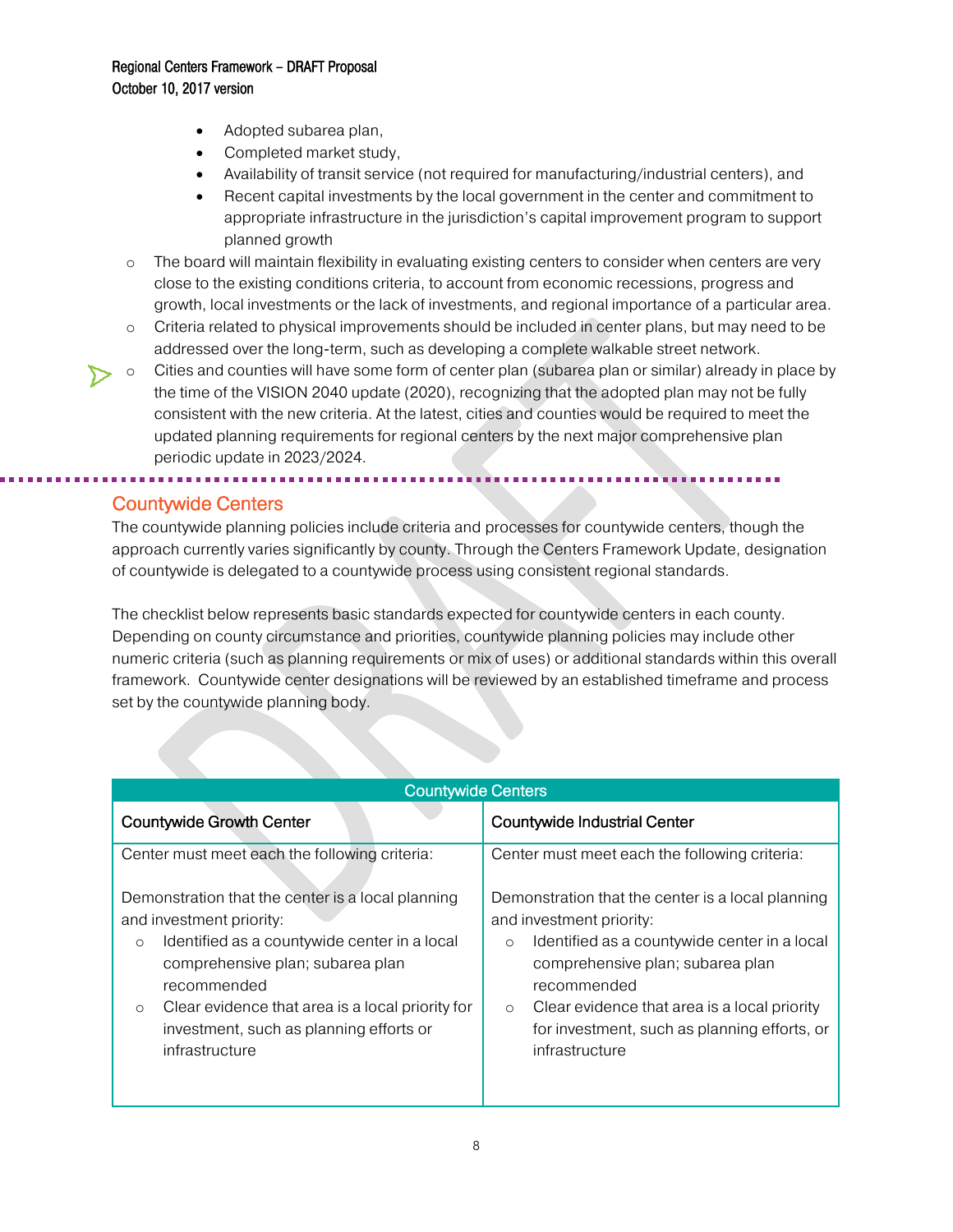| <b>Countywide Industrial Center</b>                                                                                                                                                                                                         |
|---------------------------------------------------------------------------------------------------------------------------------------------------------------------------------------------------------------------------------------------|
|                                                                                                                                                                                                                                             |
| (cont.)<br>The center supports industrial sector                                                                                                                                                                                            |
| employment:<br>Minimum existing jobs and/or acres of<br>$\circ$<br>industrial land<br>Defined transportation demand<br>$\circ$<br>management strategies in place<br>At least 75% of land area zoned for core<br>$\Omega$<br>industrial uses |
| Industrial retention strategies in place<br>$\circ$<br>Capacity and planning for additional<br>$\circ$<br>growth<br>Important county role and concentration<br>$\circ$<br>of industrial land or jobs with evidence of<br>long-term demand   |
|                                                                                                                                                                                                                                             |

# <span id="page-9-0"></span>Local Centers and Other Types of Centers

VISION 2040 calls for central places in all jurisdictions to support a centers-based approach to development in the region. These places range from neighborhood centers to active crossroads in communities of all sizes. These centers play an important role in the region and help define our community character, provide local gathering places, serve as community hubs, and are often appropriate places for additional growth and focal points for services.

The Regional Centers Framework recognizes the importance of these places, but does not envision a regional or county designation for all types of local centers. The designation criteria outlined in this document may provide a path to regional or county designation for locations that continue to grow and change over time.

<span id="page-9-1"></span>Per program eligibility requirements, rural centers that participate in PSRC's Rural Town Centers and Corridors funding competition are located in either a freestanding city or town that is outside the region's contiguous urban growth area or a county's unincorporated rural area. These centers are designated through a local planning process, not through the Regional Centers Framework process.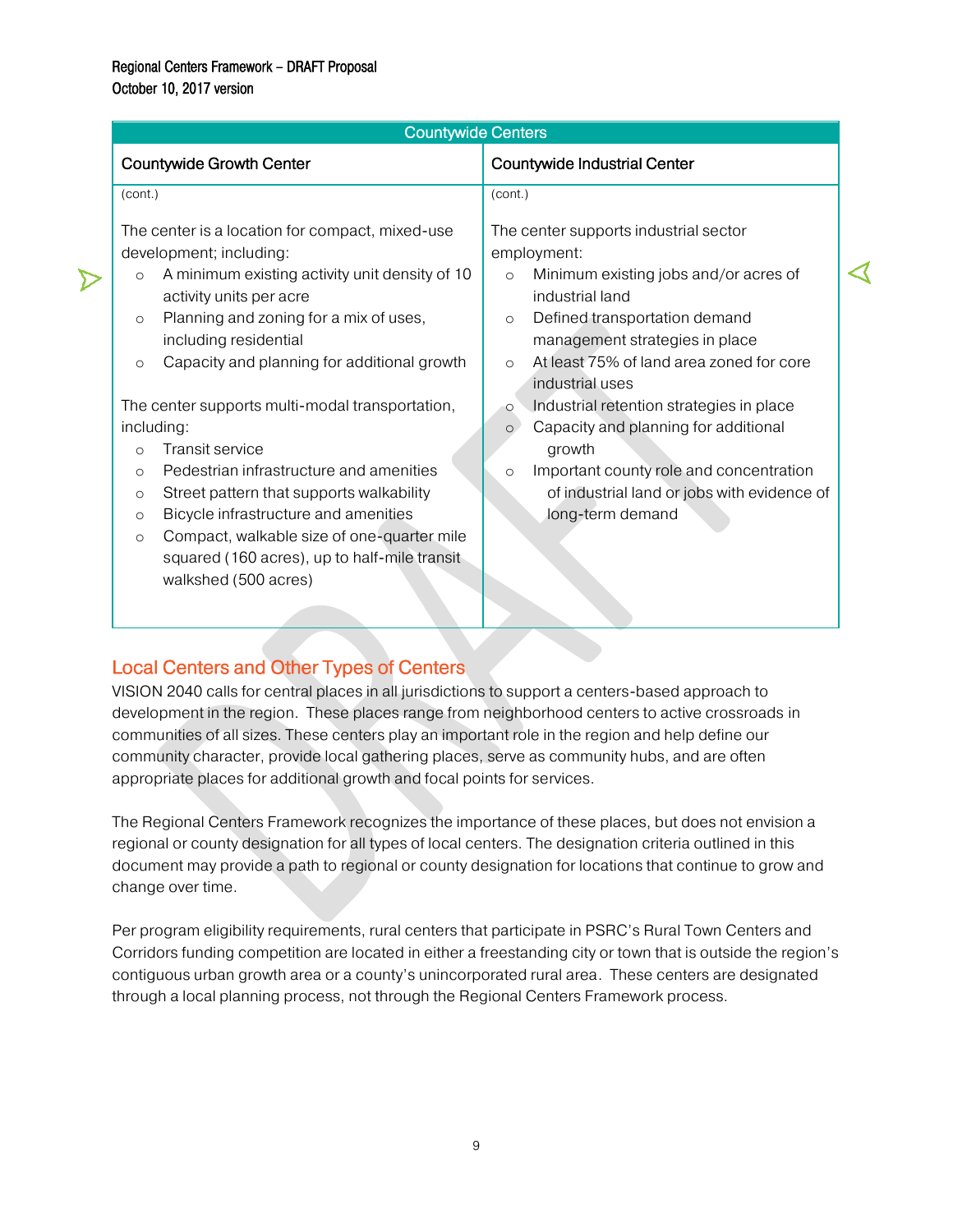# Military Installations

j

Military installations are a vital part of the region, home to thousands of personnel and jobs and a major contributor to the region's economy. PSRC recognizes the relationship between regional growth patterns and military installations, and recognizes the importance of military employment and personnel all aspects of regional planning.

#### Designation Criteria for Types of Military Installations

. . . . . . . . . . . . . . . . . . .

PSRC's Executive Board will identify *Major Military Installations* in the update to VISION 2040, subject to adoption of the plan by the General Assembly. Major installations are defined as installations with more than 5,000 enlisted and service personnel. As of 2017, four installations met the minimum size criteria: Joint Base Lewis-McChord in Pierce County, Naval Base Kitsap–Bangor and Naval Base Kitsap– Bremerton in Kitsap County, and Naval Station Everett in Snohomish County.

This recognition in the regional plan advances active collaboration between military installations, neighboring jurisdictions, and the region. The region recognizes military installations are major employers, associated with congestion, and that regional designation can help work to alleviate impacts.

Through this recognition, regional expectations include:

- o Ongoing coordination between the military installation, countywide planning forum, and neighboring jurisdictions regarding planned growth, regional impacts, and implementation of multimodal transportation options
- o Support for multimodal commute planning and mode split goals for installation
- o Complete a Joint Land Use Study or similar coordinated planning effort

Smaller military installations may continue to be recognized by countywide planning forums as a type of countywide center or equivalent. The minimum size criteria for countywide center designation will be as specified by RCW 36.70a.530 and identify "federal military installation[s], other than a reserve center, that employs one hundred or more full-time personnel." As of 2017, five installations met the minimum criteria: Naval Base Kitsap Keyport, Seattle Coast Guard Station, Naval Base Kitsap Jackson Park, Camp Murray, and Naval Base Everett – Smokey Point Support Complex.

### <span id="page-10-0"></span>Planning Requirements

 $\overline{a}$ 

PSRC's Plan Review Manual contains guidance and requirements for comprehensive plan certification, including center subarea plans. The Regional Center Plans Checklist in the PSRC's Plan Review Manual addresses planning expectations for center subarea plans. PSRC will work with the Regional Staff Committee to update the Plan Review Manual to amend requirements and provide best practices, with consideration for local variability.

The Regional Growth Center Plan Checklist will be updated to address the following topics:

- o Affordable housing, including housing targets, needs assessment, affordable housing goals, and strategies to encourage new housing production with long-term affordability
- o Displacement risk analysis and strategies to prevent or mitigate displacement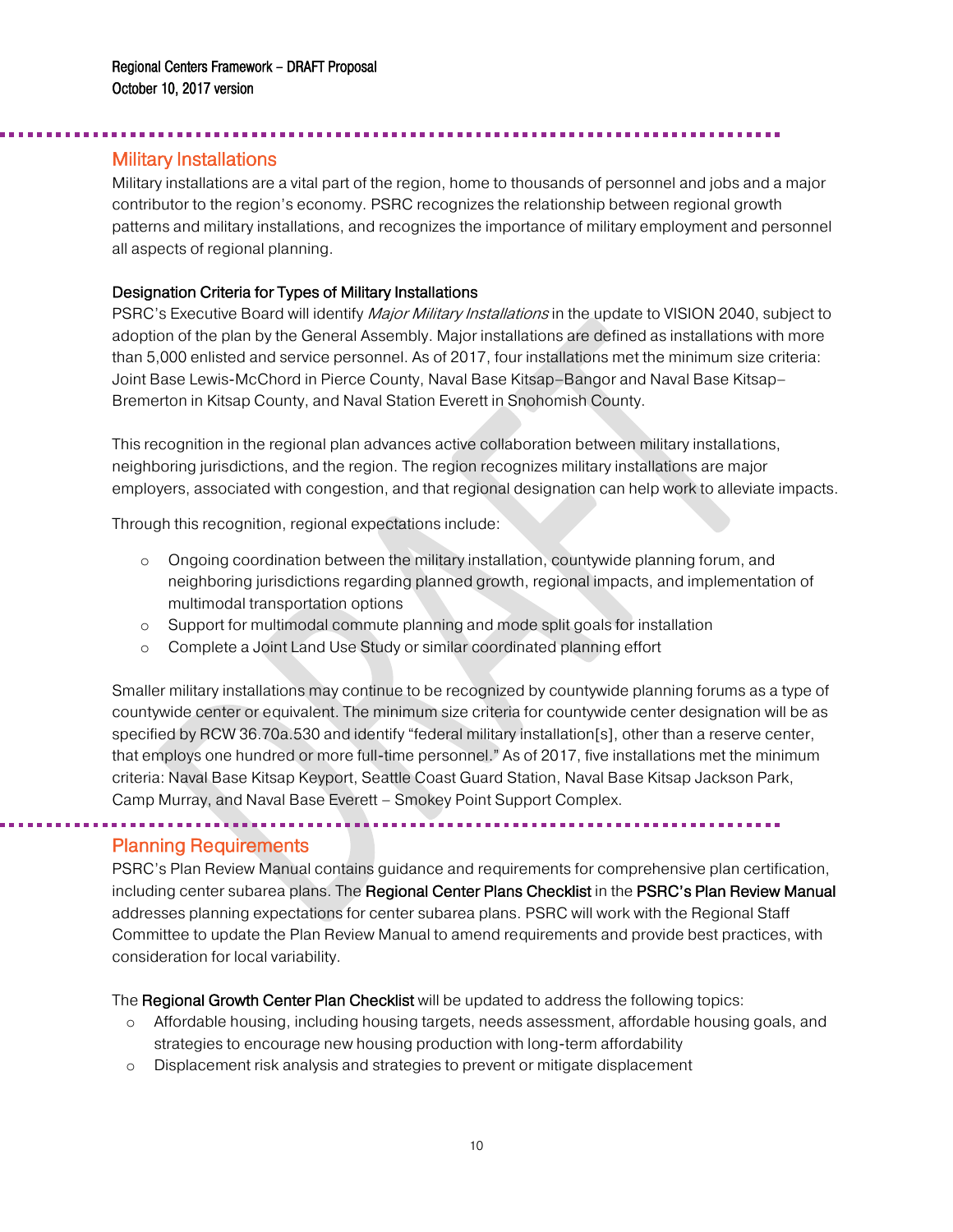- o Transit access, including transit service, transit-dependent populations, and safe and connected pedestrian and bicycle networks
- o Equitable community engagement
- o Access to opportunity, including employment and education opportunities and neighborhood quality of life
- o Environmental justice impacts
- o Specific transportation planning investments, programs, and resources identified.
- o Availability of public services, like K-12 education, to meet needs of households with children.

The Regional Manufacturing/Industrial Center Plan checklist will be updated to address the following topics:

- o Equitable community engagement
- o Access to opportunity, including employment and education opportunities
- o Environmental justice impacts
- o Expectations around core industrial uses, residential encroachment, and commercial and office uses that do not support manufacturing/industrial function
- o Clearly articulated long-term commitment to protect and preserve manufacturing/industrial land uses and businesses in the center
- o Specific transportation planning investments, programs, and resources identified

<span id="page-11-0"></span>Regional Support

l

<span id="page-11-1"></span>l

### Funding to Support Centers

Staff will research and identify other potential funding sources or programs to support development in centers. This may include housing in regional growth centers, economic development, other capital funds, additional state resources, marketing, and other strategies. PSRC should collaborate with other agencies and funders to identify additional funding sources for designated centers. PSRC will also explore funding for centers planning and technical assistance.

### Regional Center Types

The Regional Centers Framework does not establish a distinction between different types of regional centers for the purpose of PSRC's funding framework.

# Performance Measures

In the VISION 2040 update, PSRC will develop performance measures for centers as a whole to evaluate success of the overall framework. Metrics may include overall growth goals or mode split goals for centers, level of local or regional investment, or other measures as appropriate, such as housing affordability, mix of uses, and health and equity.

PSRC will continue to conduct ongoing monitoring of performance measures for individual centers. This may include progress towards growth targets and mode split goals, tracking implementation actions, or tracking other measures consistent with the designation requirements.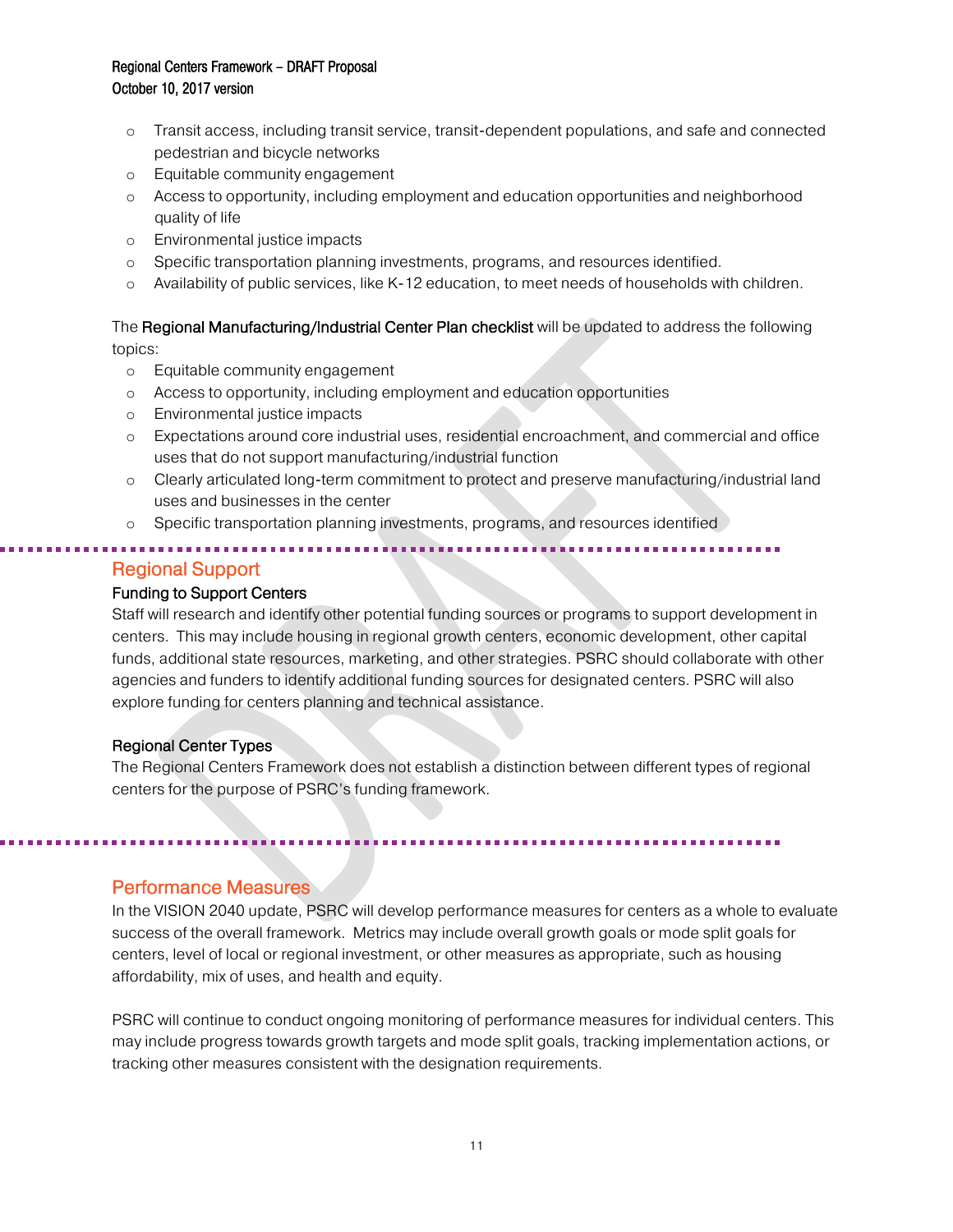- o PSRC will publish a centers performance monitoring summary every five years in order to stay on top of regional trends in centers development.
- o PSRC will review centers for performance as part of the monitoring review and prior to regional plan update years, and consider possible changes or reclassification if the local jurisdiction is not taking steps to plan and support growth in center to meet targets or goals.

<span id="page-12-0"></span>

### Implementation

Procedures and Planning Expectations. The board directs staff to prepare updates to the Designation Procedures for New Centers, Regional Center Plans Checklist, and develop administrative procedures for existing centers.

Plan Updates. The board directs staff to identify issues for VISION 2040 update:

- o Identification of military installations a regional geography
- o Preservation of industrial land, both within designated manufacturing/industrial centers and in other industrial areas in the region
- o Growth goals for regional centers

Countywide Planning Policies. The board requests updates to the countywide planning policies in each county to implement countywide centers and achieve consistency with the regional framework.

**PSRC Work Plan.** The board directs staff to develop an implementation work plan and schedule to engage with PSRC membership and other stakeholders as appropriate on additional analysis, research, and guidance. The work plan should incorporate the following tasks to support ongoing work on regional and countywide centers:

- $\circ$  Performance measures. Develop framework to track performance and outcomes over time. This may include assessment of demographic characteristics, housing affordability, employment, amenities, and access to opportunity.
- $\circ$  Update growth planning quidance. Update the quidance paper on center targets to discuss changes to growth expectations for centers and the mix of employment and residential activity envisioned in regional growth centers.
- o Social equity
	- Complete additional analysis and research on displacement and displacement risk in centers.
	- Provide additional resources and best practices addressing equitable community engagement, including opportunities for local planning staff and policy-makers to learn about tools that have been successfully used by cities and counties in the region.
	- Research and recommend a best practice approach to a comprehensive equity impact review tool to address social equity through policies and implementation decisions for centers throughout the region.
- $\circ$  Tribal land & centers. Complete additional review and consultation with tribes on the role of tribal lands in the centers framework.